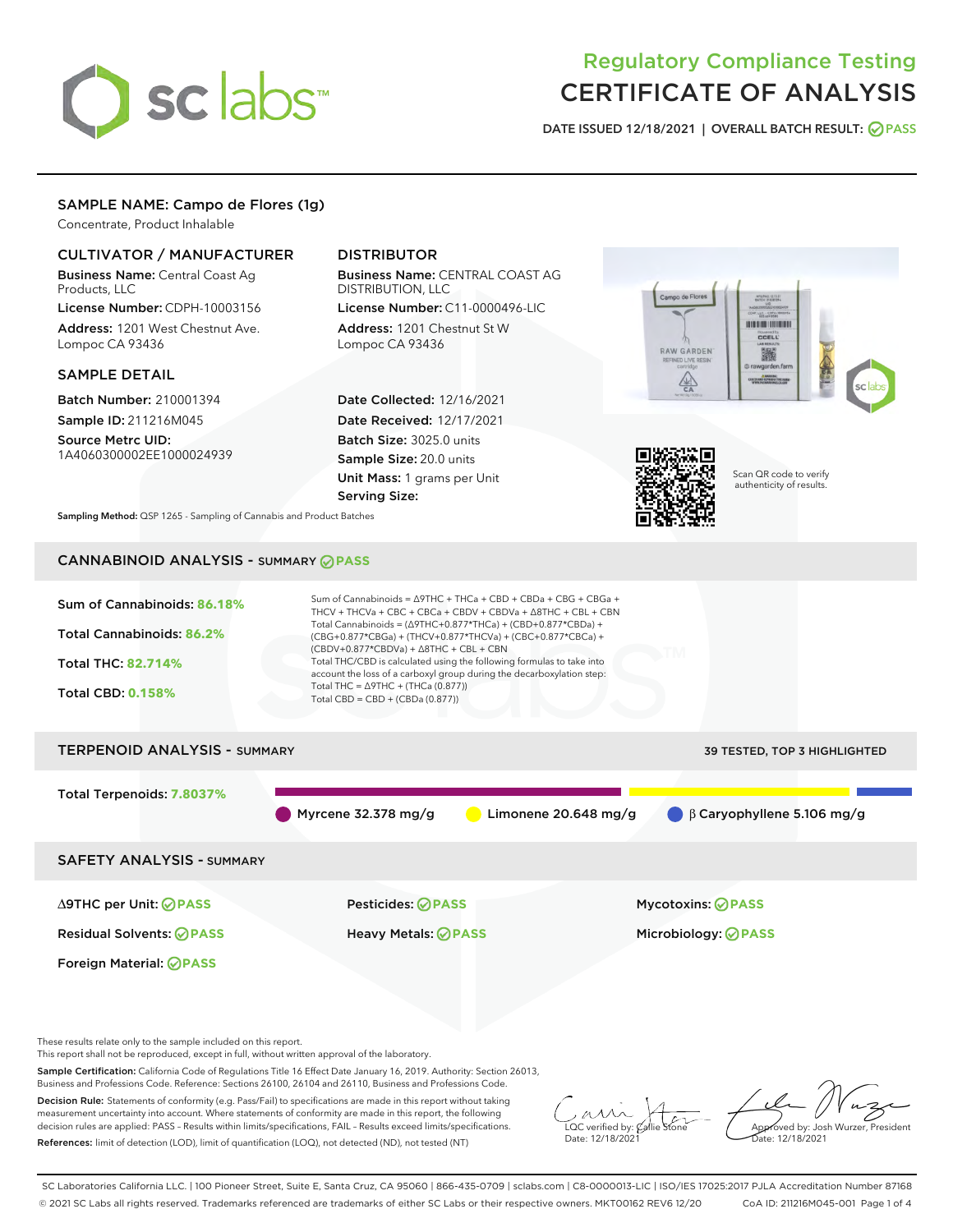



CAMPO DE FLORES (1G) | DATE ISSUED 12/18/2021 | OVERALL BATCH RESULT:  $\bigcirc$  PASS

#### CANNABINOID TEST RESULTS - 12/17/2021 2 PASS

Tested by high-performance liquid chromatography with diode-array detection (HPLC-DAD). **Method:** QSP 1157 - Analysis of Cannabinoids by HPLC-DAD

#### TOTAL CANNABINOIDS: **86.2%**

Total Cannabinoids (Total THC) + (Total CBD) + (Total CBG) + (Total THCV) + (Total CBC) + (Total CBDV) + ∆8THC + CBL + CBN

TOTAL THC: **82.714%** Total THC (∆9THC+0.877\*THCa)

TOTAL CBD: **0.158%**

Total CBD (CBD+0.877\*CBDa)

TOTAL CBG: 2.41% Total CBG (CBG+0.877\*CBGa)

TOTAL THCV: 0.5% Total THCV (THCV+0.877\*THCVa)

TOTAL CBC: ND Total CBC (CBC+0.877\*CBCa)

TOTAL CBDV: ND Total CBDV (CBDV+0.877\*CBDVa)

| <b>COMPOUND</b>  | LOD/LOQ<br>(mg/g)          | <b>MEASUREMENT</b><br><b>UNCERTAINTY</b><br>(mg/g) | <b>RESULT</b><br>(mg/g) | <b>RESULT</b><br>(%) |
|------------------|----------------------------|----------------------------------------------------|-------------------------|----------------------|
| Δ9THC            | 0.06/0.26                  | ±28.454                                            | 827.14                  | 82.714               |
| <b>CBG</b>       | 0.06/0.19                  | ±0.950                                             | 24.10                   | 2.410                |
| <b>THCV</b>      | 0.1/0.2                    | ±0.25                                              | 5.0                     | 0.50                 |
| <b>CBN</b>       | 0.1/0.3                    | ±0.15                                              | 2.3                     | 0.23                 |
| $\triangle$ 8THC | 0.1/0.4                    | ±0.14                                              | 1.7                     | 0.17                 |
| <b>CBD</b>       | 0.07/0.29                  | ±0.073                                             | 1.58                    | 0.158                |
| <b>THCa</b>      | 0.05/0.14                  | N/A                                                | <b>ND</b>               | <b>ND</b>            |
| <b>THCVa</b>     | 0.07 / 0.20                | N/A                                                | <b>ND</b>               | <b>ND</b>            |
| <b>CBDa</b>      | 0.02/0.19                  | N/A                                                | <b>ND</b>               | <b>ND</b>            |
| <b>CBDV</b>      | 0.04 / 0.15                | N/A                                                | <b>ND</b>               | <b>ND</b>            |
| <b>CBDVa</b>     | 0.03/0.53                  | N/A                                                | <b>ND</b>               | <b>ND</b>            |
| <b>CBGa</b>      | 0.1/0.2                    | N/A                                                | <b>ND</b>               | <b>ND</b>            |
| <b>CBL</b>       | 0.06 / 0.24                | N/A                                                | <b>ND</b>               | <b>ND</b>            |
| <b>CBC</b>       | 0.2 / 0.5                  | N/A                                                | <b>ND</b>               | <b>ND</b>            |
| <b>CBCa</b>      | 0.07 / 0.28                | N/A                                                | <b>ND</b>               | <b>ND</b>            |
|                  | <b>SUM OF CANNABINOIDS</b> |                                                    | 861.8 mg/g              | 86.18%               |

#### **UNIT MASS: 1 grams per Unit**

| ∆9THC per Unit                         | 1120 per-package limit | 827.14 mg/unit  | <b>PASS</b> |
|----------------------------------------|------------------------|-----------------|-------------|
| <b>Total THC per Unit</b>              |                        | 827.14 mg/unit  |             |
| <b>CBD</b> per Unit                    |                        | $1.58$ mg/unit  |             |
| <b>Total CBD per Unit</b>              |                        | $1.58$ mg/unit  |             |
| <b>Sum of Cannabinoids</b><br>per Unit |                        | 861.8 mg/unit   |             |
| <b>Total Cannabinoids</b><br>per Unit  |                        | $861.8$ mg/unit |             |

| <b>COMPOUND</b>           | LOD/LOQ<br>(mg/g) | <b>MEASUREMENT</b><br><b>UNCERTAINTY</b><br>(mg/g) | <b>RESULT</b><br>(mg/g)                         | <b>RESULT</b><br>(%) |
|---------------------------|-------------------|----------------------------------------------------|-------------------------------------------------|----------------------|
| <b>Myrcene</b>            | 0.008 / 0.025     | ±0.4177                                            | 32.378                                          | 3.2378               |
| Limonene                  | 0.005 / 0.016     | ±0.2953                                            | 20.648                                          | 2.0648               |
| $\beta$ Caryophyllene     | 0.004 / 0.012     | ±0.1818                                            | 5.106                                           | 0.5106               |
| $\alpha$ Pinene           | 0.005 / 0.017     | ±0.0378                                            | 4.394                                           | 0.4394               |
| $\beta$ Pinene            | 0.004 / 0.014     | ±0.0481                                            | 4.182                                           | 0.4182               |
| Linalool                  | 0.009 / 0.032     | ±0.1023                                            | 2.693                                           | 0.2693               |
| Ocimene                   | 0.011 / 0.038     | ±0.0820                                            | 2.555                                           | 0.2555               |
| $\alpha$ Humulene         | 0.009 / 0.029     | ±0.0429                                            | 1.335                                           | 0.1335               |
| <b>Terpineol</b>          | 0.016 / 0.055     | ±0.0646                                            | 1.052                                           | 0.1052               |
| trans- $\beta$ -Farnesene | 0.008 / 0.025     | ±0.0359                                            | 1.011                                           | 0.1011               |
| Fenchol                   | 0.010 / 0.034     | ±0.0334                                            | 0.862                                           | 0.0862               |
| Terpinolene               | 0.008 / 0.026     | ±0.0108                                            | 0.526                                           | 0.0526               |
| Camphene                  | 0.005 / 0.015     | ±0.0047                                            | 0.413                                           | 0.0413               |
| Fenchone                  | 0.009 / 0.028     | ±0.0042                                            | 0.143                                           | 0.0143               |
| Borneol                   | 0.005 / 0.016     | ±0.0058                                            | 0.138                                           | 0.0138               |
| $\alpha$ Cedrene          | 0.005 / 0.016     | ±0.0033                                            | 0.111                                           | 0.0111               |
| Nerolidol                 | 0.009 / 0.028     | ±0.0064                                            | 0.102                                           | 0.0102               |
| Valencene                 | 0.009 / 0.030     | ±0.0056                                            | 0.082                                           | 0.0082               |
| Guaiol                    | 0.009 / 0.030     | ±0.0026                                            | 0.055                                           | 0.0055               |
| Citronellol               | 0.003 / 0.010     | ±0.0025                                            | 0.051                                           | 0.0051               |
| $\gamma$ Terpinene        | 0.006 / 0.018     | ±0.0008                                            | 0.046                                           | 0.0046               |
| Eucalyptol                | 0.006 / 0.018     | ±0.0010                                            | 0.040                                           | 0.0040               |
| $\alpha$ Phellandrene     | 0.006 / 0.020     | ±0.0004                                            | 0.029                                           | 0.0029               |
| $\alpha$ Terpinene        | 0.005 / 0.017     | ±0.0004                                            | 0.028                                           | 0.0028               |
| Sabinene Hydrate          | 0.006 / 0.022     | ±0.0010                                            | 0.026                                           | 0.0026               |
| 3 Carene                  | 0.005 / 0.018     | ±0.0003                                            | 0.019                                           | 0.0019               |
| Geraniol                  | 0.002 / 0.007     | ±0.0005                                            | 0.012                                           | 0.0012               |
| Sabinene                  | 0.004 / 0.014     | N/A                                                | <loq< th=""><th><loq< th=""></loq<></th></loq<> | <loq< th=""></loq<>  |
| Caryophyllene<br>Oxide    | 0.010 / 0.033     | N/A                                                | <loq< th=""><th><loq< th=""></loq<></th></loq<> | <loq< th=""></loq<>  |
| $\alpha$ Bisabolol        | 0.008 / 0.026     | N/A                                                | $\sim$ 00                                       | 100 <sub>2</sub>     |
| p-Cymene                  | 0.005 / 0.016     | N/A                                                | ND                                              | ND                   |
| (-)-Isopulegol            | 0.005 / 0.016     | N/A                                                | <b>ND</b>                                       | ND                   |
| Camphor                   | 0.006 / 0.019     | N/A                                                | ND                                              | ND                   |
| Isoborneol                | 0.004 / 0.012     | N/A                                                | ND                                              | ND                   |
| Menthol                   | 0.008 / 0.025     | N/A                                                | ND                                              | ND                   |
| Nerol                     | 0.003 / 0.011     | N/A                                                | ND                                              | ND                   |
| $R-(+)$ -Pulegone         | 0.003 / 0.011     | N/A                                                | ND                                              | ND                   |
| <b>Geranyl Acetate</b>    | 0.004 / 0.014     | N/A                                                | ND                                              | ND                   |
| Cedrol                    | 0.008 / 0.027     | N/A                                                | ND                                              | ND                   |
| <b>TOTAL TERPENOIDS</b>   |                   |                                                    | 78.037 mg/g                                     | 7.8037%              |

SC Laboratories California LLC. | 100 Pioneer Street, Suite E, Santa Cruz, CA 95060 | 866-435-0709 | sclabs.com | C8-0000013-LIC | ISO/IES 17025:2017 PJLA Accreditation Number 87168 © 2021 SC Labs all rights reserved. Trademarks referenced are trademarks of either SC Labs or their respective owners. MKT00162 REV6 12/20 CoA ID: 211216M045-001 Page 2 of 4

# TERPENOID TEST RESULTS - 12/18/2021

Terpene analysis utilizing gas chromatography-flame ionization detection (GC-FID). **Method:** QSP 1192 - Analysis of Terpenoids by GC-FID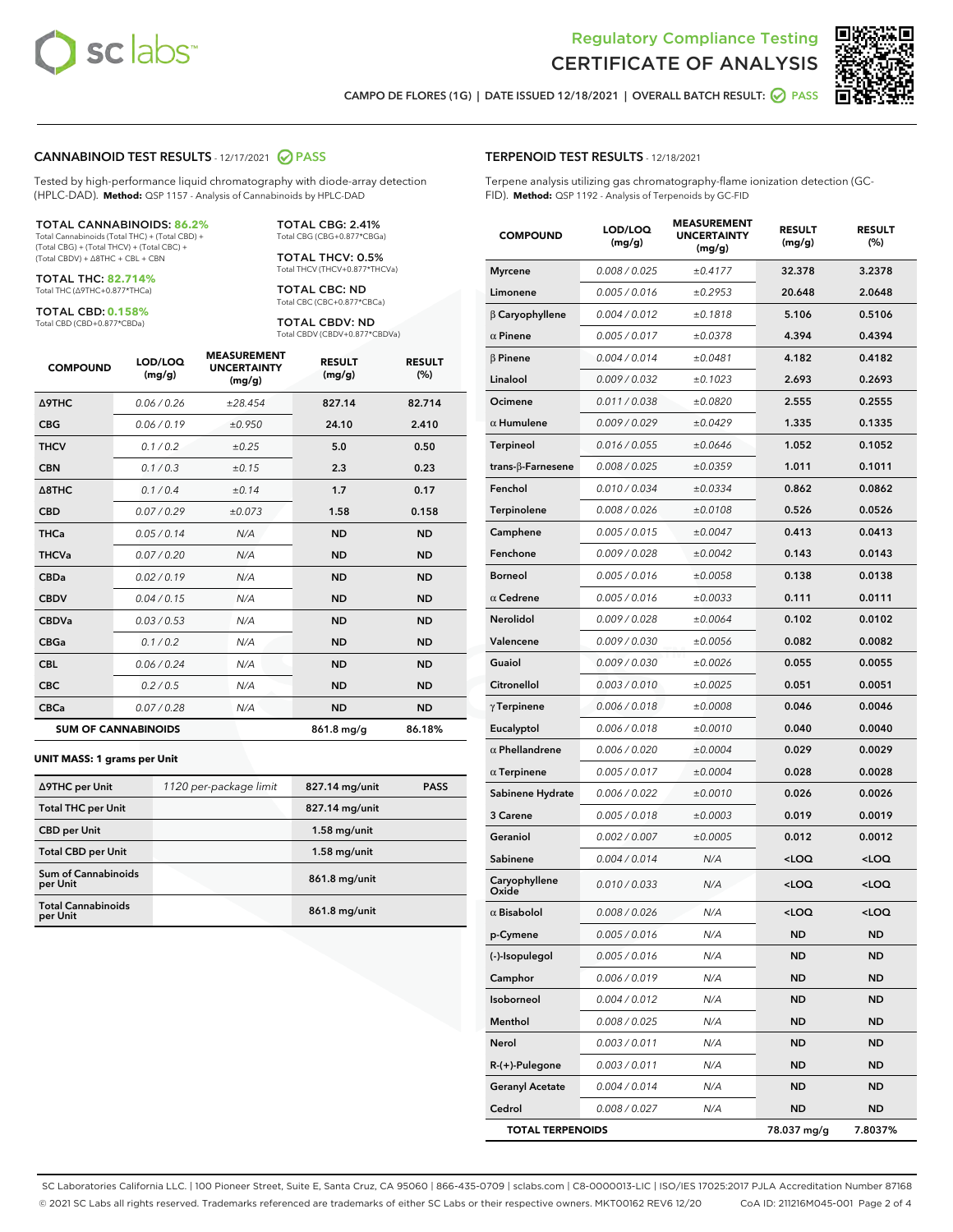



CAMPO DE FLORES (1G) | DATE ISSUED 12/18/2021 | OVERALL BATCH RESULT:  $\bigcirc$  PASS

# CATEGORY 1 PESTICIDE TEST RESULTS - 12/18/2021 @ PASS

Pesticide and plant growth regulator analysis utilizing high-performance liquid chromatography-mass spectrometry (HPLC-MS) or gas chromatography-mass spectrometry (GC-MS). \*GC-MS utilized where indicated. **Method:** QSP 1212 - Analysis of Pesticides and Mycotoxins by LC-MS or QSP 1213 - Analysis of Pesticides by GC-MS

| <b>COMPOUND</b>             | LOD/LOQ<br>$(\mu g/g)$ | <b>ACTION</b><br><b>LIMIT</b><br>$(\mu g/g)$ | <b>MEASUREMENT</b><br><b>UNCERTAINTY</b><br>$(\mu g/g)$ | <b>RESULT</b><br>$(\mu g/g)$ | <b>RESULT</b> |
|-----------------------------|------------------------|----------------------------------------------|---------------------------------------------------------|------------------------------|---------------|
| Aldicarb                    | 0.03 / 0.08            | $\ge$ LOD                                    | N/A                                                     | <b>ND</b>                    | <b>PASS</b>   |
| Carbofuran                  | 0.02/0.05              | $>$ LOD                                      | N/A                                                     | <b>ND</b>                    | <b>PASS</b>   |
| Chlordane*                  | 0.03 / 0.08            | $\ge$ LOD                                    | N/A                                                     | <b>ND</b>                    | <b>PASS</b>   |
| Chlorfenapyr*               | 0.03/0.10              | $\ge$ LOD                                    | N/A                                                     | <b>ND</b>                    | <b>PASS</b>   |
| Chlorpyrifos                | 0.02 / 0.06            | $\ge$ LOD                                    | N/A                                                     | <b>ND</b>                    | <b>PASS</b>   |
| Coumaphos                   | 0.02 / 0.07            | $>$ LOD                                      | N/A                                                     | <b>ND</b>                    | <b>PASS</b>   |
| Daminozide                  | 0.02 / 0.07            | $\ge$ LOD                                    | N/A                                                     | <b>ND</b>                    | <b>PASS</b>   |
| <b>DDVP</b><br>(Dichlorvos) | 0.03/0.09              | $\ge$ LOD                                    | N/A                                                     | <b>ND</b>                    | <b>PASS</b>   |
| <b>Dimethoate</b>           | 0.03 / 0.08            | $\ge$ LOD                                    | N/A                                                     | <b>ND</b>                    | <b>PASS</b>   |
| Ethoprop(hos)               | 0.03/0.10              | $>$ LOD                                      | N/A                                                     | <b>ND</b>                    | <b>PASS</b>   |
| Etofenprox                  | 0.02 / 0.06            | $\ge$ LOD                                    | N/A                                                     | <b>ND</b>                    | <b>PASS</b>   |
| Fenoxycarb                  | 0.03 / 0.08            | $>$ LOD                                      | N/A                                                     | <b>ND</b>                    | <b>PASS</b>   |
| Fipronil                    | 0.03 / 0.08            | $\ge$ LOD                                    | N/A                                                     | <b>ND</b>                    | <b>PASS</b>   |
| Imazalil                    | 0.02 / 0.06            | $\ge$ LOD                                    | N/A                                                     | <b>ND</b>                    | <b>PASS</b>   |
| Methiocarb                  | 0.02 / 0.07            | $\ge$ LOD                                    | N/A                                                     | <b>ND</b>                    | <b>PASS</b>   |
| Methyl<br>parathion         | 0.03/0.10              | $>$ LOD                                      | N/A                                                     | <b>ND</b>                    | <b>PASS</b>   |
| <b>Mevinphos</b>            | 0.03/0.09              | $>$ LOD                                      | N/A                                                     | <b>ND</b>                    | <b>PASS</b>   |
| Paclobutrazol               | 0.02 / 0.05            | $\ge$ LOD                                    | N/A                                                     | <b>ND</b>                    | <b>PASS</b>   |
| Propoxur                    | 0.03/0.09              | $\ge$ LOD                                    | N/A                                                     | <b>ND</b>                    | <b>PASS</b>   |
| Spiroxamine                 | 0.03 / 0.08            | $\ge$ LOD                                    | N/A                                                     | <b>ND</b>                    | <b>PASS</b>   |
| <b>Thiacloprid</b>          | 0.03/0.10              | $\ge$ LOD                                    | N/A                                                     | <b>ND</b>                    | <b>PASS</b>   |
|                             |                        |                                              |                                                         |                              |               |

# CATEGORY 2 PESTICIDE TEST RESULTS - 12/18/2021 @ PASS

| <b>COMPOUND</b>          | LOD/LOQ<br>$(\mu g/g)$ | <b>ACTION</b><br>LIMIT<br>$(\mu g/g)$ | <b>MEASUREMENT</b><br><b>UNCERTAINTY</b><br>$(\mu g/g)$ | <b>RESULT</b><br>$(\mu g/g)$ | <b>RESULT</b> |
|--------------------------|------------------------|---------------------------------------|---------------------------------------------------------|------------------------------|---------------|
| Abamectin                | 0.03/0.10              | 0.1                                   | N/A                                                     | <b>ND</b>                    | <b>PASS</b>   |
| Acephate                 | 0.02/0.07              | 0.1                                   | N/A                                                     | <b>ND</b>                    | <b>PASS</b>   |
| Acequinocyl              | 0.02/0.07              | 0.1                                   | N/A                                                     | <b>ND</b>                    | <b>PASS</b>   |
| Acetamiprid              | 0.02/0.05              | 0.1                                   | N/A                                                     | <b>ND</b>                    | <b>PASS</b>   |
| Azoxystrobin             | 0.02/0.07              | 0.1                                   | N/A                                                     | <b>ND</b>                    | <b>PASS</b>   |
| <b>Bifenazate</b>        | 0.01/0.04              | 0.1                                   | N/A                                                     | <b>ND</b>                    | <b>PASS</b>   |
| <b>Bifenthrin</b>        | 0.02/0.05              | 3                                     | N/A                                                     | <b>ND</b>                    | <b>PASS</b>   |
| <b>Boscalid</b>          | 0.03/0.09              | 0.1                                   | N/A                                                     | <b>ND</b>                    | <b>PASS</b>   |
| Captan                   | 0.19/0.57              | 0.7                                   | N/A                                                     | <b>ND</b>                    | <b>PASS</b>   |
| Carbaryl                 | 0.02/0.06              | 0.5                                   | N/A                                                     | <b>ND</b>                    | <b>PASS</b>   |
| Chlorantranilip-<br>role | 0.04/0.12              | 10                                    | N/A                                                     | <b>ND</b>                    | <b>PASS</b>   |
| Clofentezine             | 0.03/0.09              | 0.1                                   | N/A                                                     | <b>ND</b>                    | <b>PASS</b>   |

## CATEGORY 2 PESTICIDE TEST RESULTS - 12/18/2021 continued

| <b>COMPOUND</b>               | LOD/LOQ<br>(µg/g) | <b>ACTION</b><br><b>LIMIT</b><br>$(\mu g/g)$ | <b>MEASUREMENT</b><br><b>UNCERTAINTY</b><br>$(\mu g/g)$ | <b>RESULT</b><br>(µg/g) | <b>RESULT</b> |
|-------------------------------|-------------------|----------------------------------------------|---------------------------------------------------------|-------------------------|---------------|
| Cyfluthrin                    | 0.12 / 0.38       | $\overline{c}$                               | N/A                                                     | ND                      | <b>PASS</b>   |
| Cypermethrin                  | 0.11 / 0.32       | $\mathcal{I}$                                | N/A                                                     | ND                      | <b>PASS</b>   |
| <b>Diazinon</b>               | 0.02 / 0.05       | 0.1                                          | N/A                                                     | <b>ND</b>               | <b>PASS</b>   |
| Dimethomorph                  | 0.03 / 0.09       | 2                                            | N/A                                                     | ND                      | <b>PASS</b>   |
| Etoxazole                     | 0.02 / 0.06       | 0.1                                          | N/A                                                     | ND                      | <b>PASS</b>   |
| Fenhexamid                    | 0.03 / 0.09       | 0.1                                          | N/A                                                     | ND                      | <b>PASS</b>   |
| Fenpyroximate                 | 0.02 / 0.06       | 0.1                                          | N/A                                                     | <b>ND</b>               | <b>PASS</b>   |
| Flonicamid                    | 0.03 / 0.10       | 0.1                                          | N/A                                                     | ND                      | <b>PASS</b>   |
| Fludioxonil                   | 0.03 / 0.10       | 0.1                                          | N/A                                                     | ND                      | <b>PASS</b>   |
| Hexythiazox                   | 0.02 / 0.07       | 0.1                                          | N/A                                                     | ND                      | <b>PASS</b>   |
| Imidacloprid                  | 0.04 / 0.11       | 5                                            | N/A                                                     | ND                      | <b>PASS</b>   |
| Kresoxim-methyl               | 0.02 / 0.07       | 0.1                                          | N/A                                                     | ND                      | <b>PASS</b>   |
| Malathion                     | 0.03 / 0.09       | 0.5                                          | N/A                                                     | ND                      | <b>PASS</b>   |
| Metalaxyl                     | 0.02 / 0.07       | $\overline{c}$                               | N/A                                                     | ND                      | <b>PASS</b>   |
| Methomyl                      | 0.03 / 0.10       | $\mathbf{1}$                                 | N/A                                                     | ND                      | <b>PASS</b>   |
| Myclobutanil                  | 0.03 / 0.09       | 0.1                                          | N/A                                                     | <b>ND</b>               | <b>PASS</b>   |
| Naled                         | 0.02 / 0.07       | 0.1                                          | N/A                                                     | ND                      | <b>PASS</b>   |
| Oxamyl                        | 0.04 / 0.11       | 0.5                                          | N/A                                                     | ND                      | PASS          |
| Pentachloronitro-<br>benzene* | 0.03 / 0.09       | 0.1                                          | N/A                                                     | ND                      | <b>PASS</b>   |
| Permethrin                    | 0.04 / 0.12       | 0.5                                          | N/A                                                     | ND                      | <b>PASS</b>   |
| Phosmet                       | 0.03 / 0.10       | 0.1                                          | N/A                                                     | ND                      | <b>PASS</b>   |
| Piperonylbu-<br>toxide        | 0.02 / 0.07       | 3                                            | N/A                                                     | <b>ND</b>               | <b>PASS</b>   |
| Prallethrin                   | 0.03 / 0.08       | 0.1                                          | N/A                                                     | ND                      | <b>PASS</b>   |
| Propiconazole                 | 0.02 / 0.07       | 0.1                                          | N/A                                                     | <b>ND</b>               | <b>PASS</b>   |
| Pyrethrins                    | 0.04 / 0.12       | 0.5                                          | N/A                                                     | ND                      | PASS          |
| Pyridaben                     | 0.02 / 0.07       | 0.1                                          | N/A                                                     | <b>ND</b>               | <b>PASS</b>   |
| Spinetoram                    | 0.02 / 0.07       | 0.1                                          | N/A                                                     | ND                      | <b>PASS</b>   |
| Spinosad                      | 0.02 / 0.07       | 0.1                                          | N/A                                                     | ND                      | PASS          |
| Spiromesifen                  | 0.02 / 0.05       | 0.1                                          | N/A                                                     | <b>ND</b>               | <b>PASS</b>   |
| Spirotetramat                 | 0.02 / 0.06       | 0.1                                          | N/A                                                     | ND                      | <b>PASS</b>   |
| Tebuconazole                  | 0.02 / 0.07       | 0.1                                          | N/A                                                     | ND                      | <b>PASS</b>   |
| Thiamethoxam                  | 0.03 / 0.10       | 5                                            | N/A                                                     | <b>ND</b>               | <b>PASS</b>   |
| Trifloxystrobin               | 0.03 / 0.08       | 0.1                                          | N/A                                                     | <b>ND</b>               | <b>PASS</b>   |

SC Laboratories California LLC. | 100 Pioneer Street, Suite E, Santa Cruz, CA 95060 | 866-435-0709 | sclabs.com | C8-0000013-LIC | ISO/IES 17025:2017 PJLA Accreditation Number 87168 © 2021 SC Labs all rights reserved. Trademarks referenced are trademarks of either SC Labs or their respective owners. MKT00162 REV6 12/20 CoA ID: 211216M045-001 Page 3 of 4